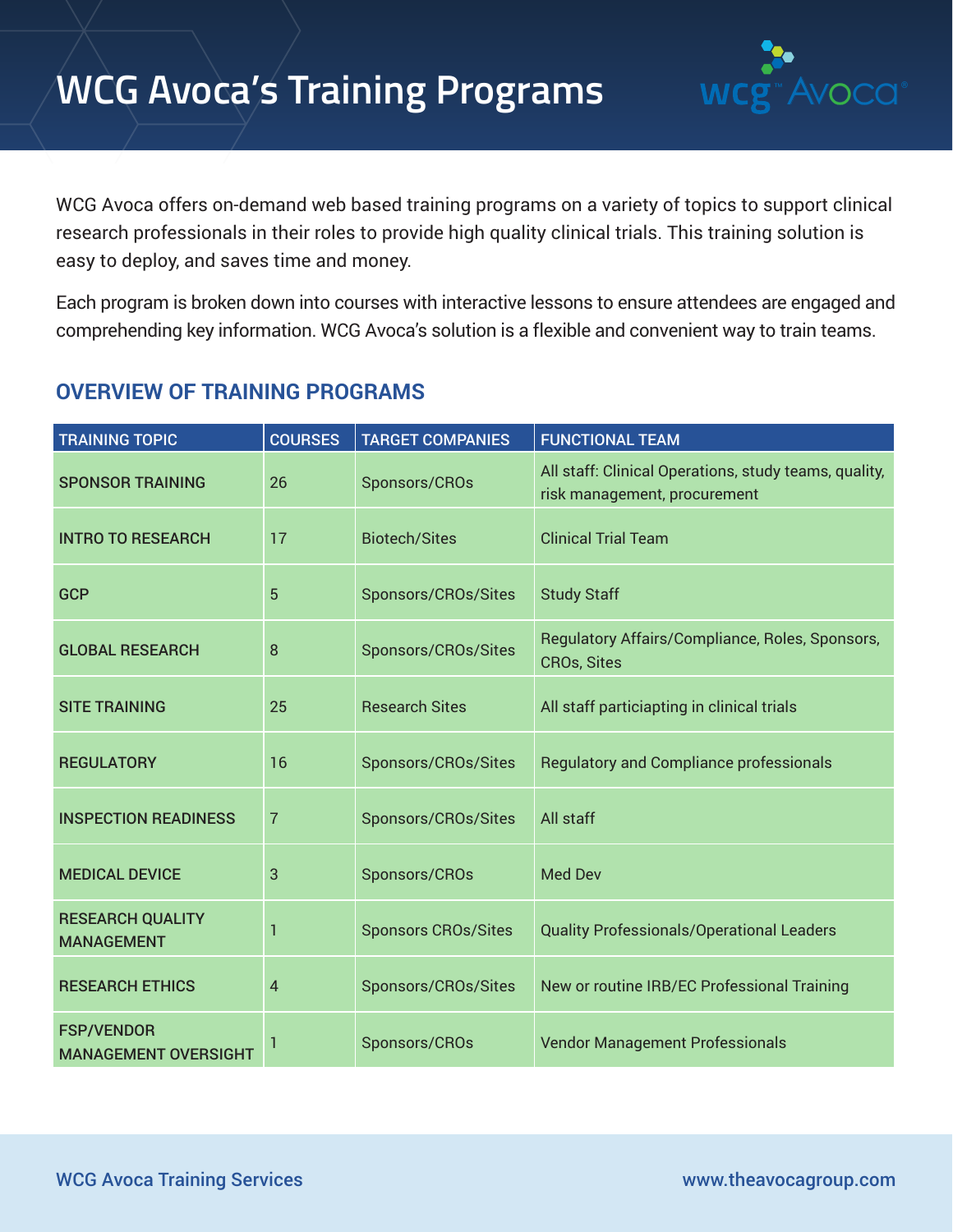Our training programs utilize the InvestigatorSpace training platform. InvestigatorSpace is designed by a team of software engineers specifically for use in the pharmaceutical and clinical trial fields. The system is used around the globe by industry professionals at clinical sites, sponsor, and research organizations. All training activity is logged and monitored, and training

certifications are available for download by the end-users. Comprehensive Training Reports are also available for training monitoring and audit history.

Please reach out for more information on our course offerings and pricing. WCG Avoca Quality Consortium (AQC) Members get a discounted rate for all Training Programs.

#### **PROGRAM DESCRIPTIONS**

#### **SPONSOR TRAINING PROGRAM** For Sponsors/CROs

This program focuses on foundational sponsor training offerings, providing an inclusive curriculum that contributes to a culture of quality and compliance in clinical trial conduct.

#### **INTRODUCTION TO RESEARCH TRAINING PROGRAM**

#### For Biotech companies embarking on their first clinical trial

This program teaches those who are new to the clinical research space the basics of clinical trial execution as it relates to quality, compliance, and patient safety.

## **GOOD CLINICAL PRACTICE TRAINING PROGRAM**

#### For Sponsors, CROs, Sites

This program is for organizational routine GCP training and GCP training for study staff.

#### **GLOBAL RESEARCH TRAINING PROGRAM**

#### For Regulatory Affairs/Compliance Roles, Sponsors, CROs, Sites

This program is for those involved in global clinical research at Sponsors, CROs, and Sites.

*WCG Avoca enables clinical service providers to accelerate their employees' learning and stay up to date on the latest industry regulations and standards.*